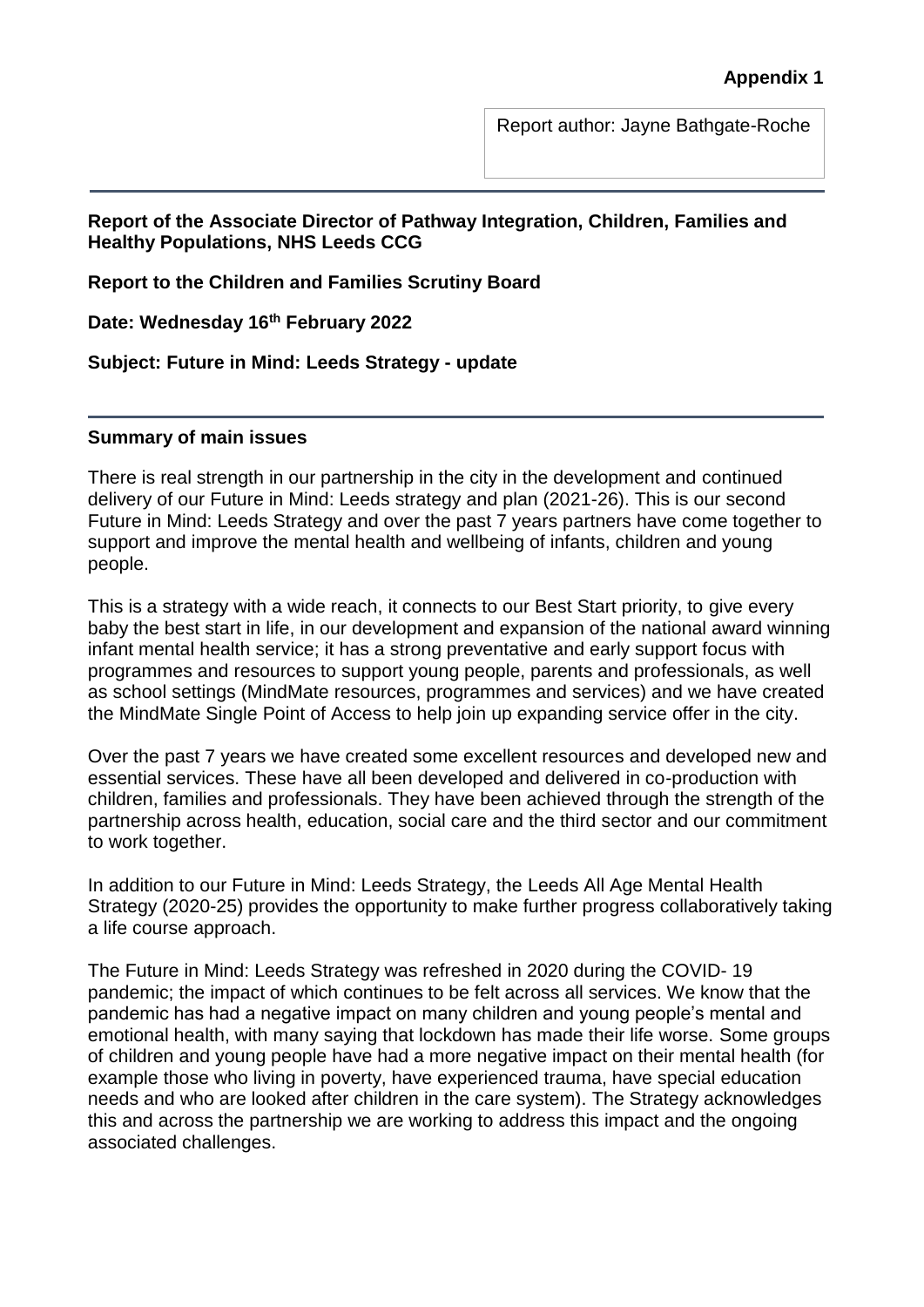The refreshed strategy continues to build on the strong foundation we have created particularly around the need to build more capacity and join up the service offer across the system more effectively.

This update provides an opportunity for members to be advised on progress and reflect on the ongoing partnership approach that is undertaken in order to deliver the outcomes of the strategy.

#### **Recommendations**

Scrutiny Board members are asked to:

- 1. Note and recognise the developments achieved under the Future in Mind: Leeds Strategy (2021-26).
- 2. Note the breadth and connection between partners and practitioners across the system and thank them for their continued commitment
- 3. Recognise that there is more to do (in conjunction with the All Age Mental Health Strategy):
	- a. To embed a 'Think Family' Approach in the city
	- b. To develop a system wide response within the city to children and young people who have experienced trauma
	- c. To address the lack of parity of investment in children and young people's mental health
	- d. To transform services to those in adolescence and approaching young adulthood (14-25)
	- e. To work together to improve experience, access and outcomes for children and young people and critically to address health inequalities particularly noting the negative impact that the pandemic has had on particular groups of children and young people (for example those who living in poverty, have experienced trauma, have special education needs and who are looked after children in the care system).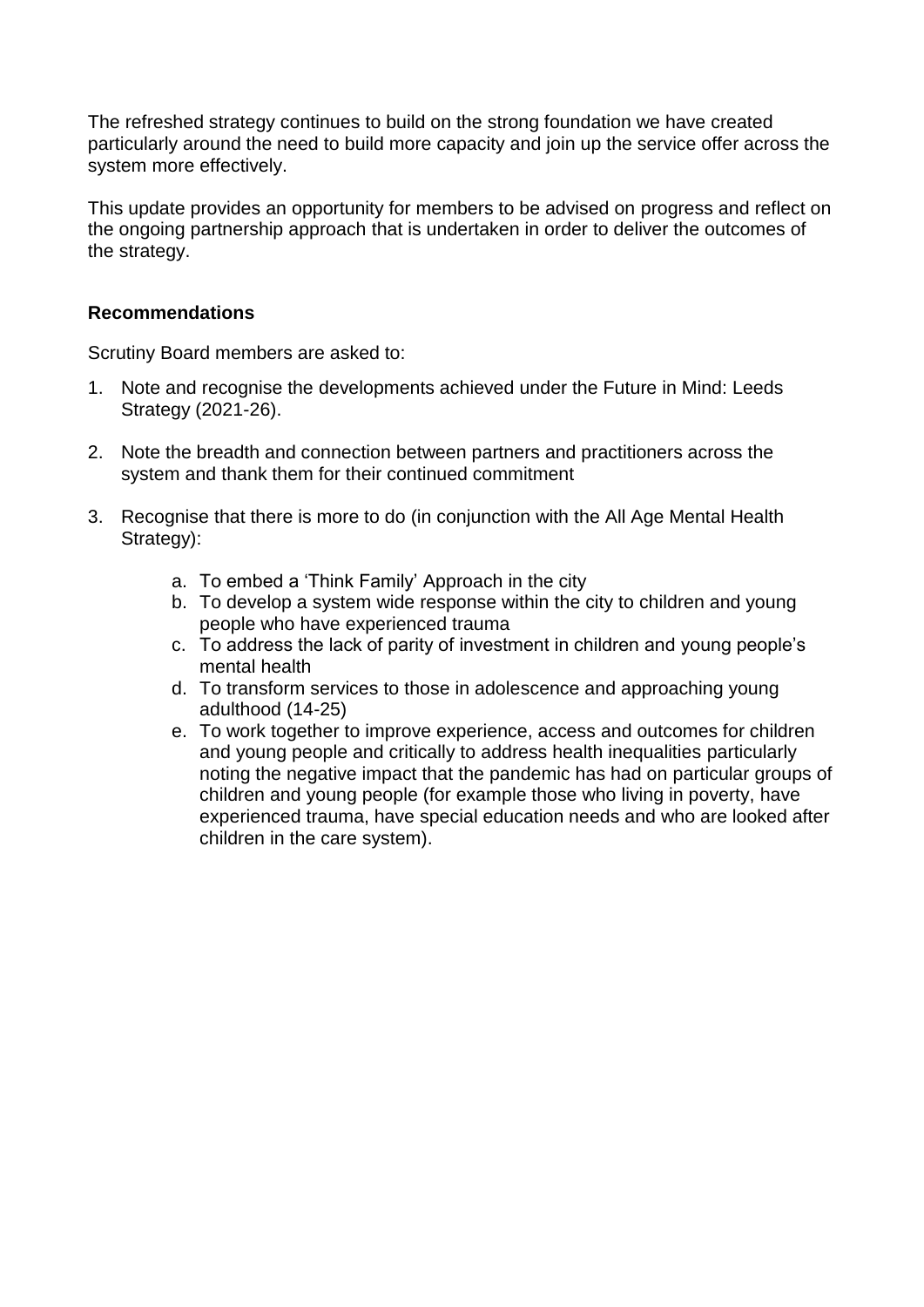# **1 Purpose of this report**

1.1 To provide an update to the Children and Families Scrutiny Board in ensuring that the refreshed Future in Mind: Leeds strategy is driving improvement in infant, children and young people's outcomes and a reduction in health inequalities.

# **2 Background information**

- 2.1 The current Future in Mind: Leeds strategy (2021-26) has recently been refreshed to provide the vision for system partners to work together to continue the drive to improve children and young people's social, emotional and mental health (SEMH) outcomes with a particular focus on reducing health inequalities.
- 2.2 The Children and Families Scrutiny Board were given the opportunity to input into the development of the priorities presented within the refreshed strategy in November 2020. The Health and Wellbeing Board approved the Strategy in April 2021.
- 2.3 Future in Mind: Leeds is an integrated strategy and the delivery of it takes place within a whole system approach and as such there are strong links and overlaps with other strategies in Leeds (and links to local national policy).



Figure 1: Links to National and Local Policy and Strategy

- 2.4 As we move towards the Leeds Health and Care Partnership from July 2022, the Healthy Leeds Plan (previously the Left shift Blueprint) identifies 4 key ways that we will progress:
	- That the population's health overall will move from being more sick and dependent on services, to more well
	- That for the population's health to improve equitably, we will need to ensure services are focused better on the needs of poorer people and more vulnerable groups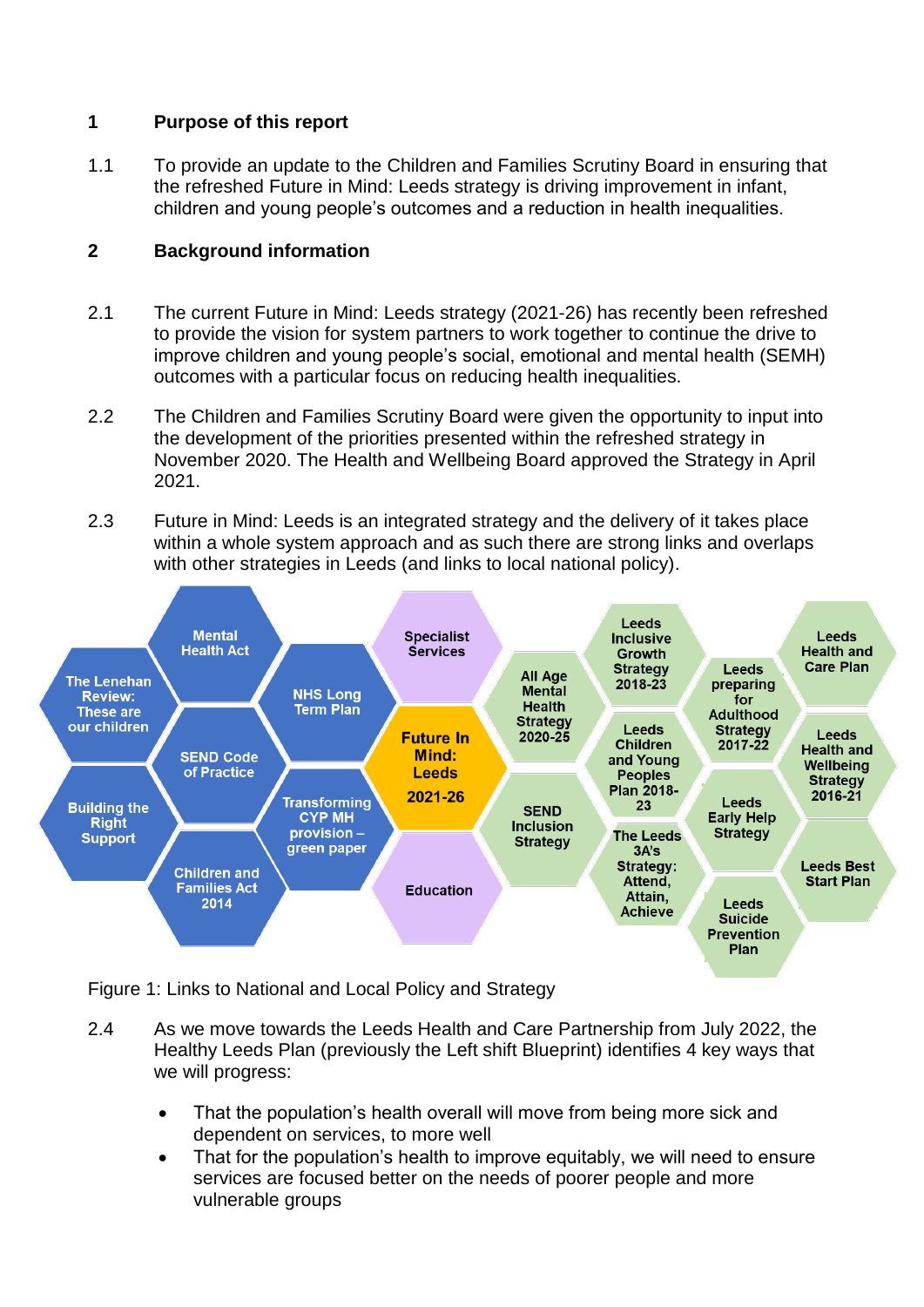- That in order to achieve this we will invest more resources in prevention and proactive care – often resulting in more activity and care taking place in community settings including people's homes
- And to ensure that the services work well for people, we will have clear measures to ensure high quality, person centred services are delivered
- 2.5 This has long been the approach of the Children's partnership in developing and delivering the Future in Mind: Leeds strategy. In addition, investing in getting it right for infants and children is an effective left shift method that benefits across the life course.
- 2.6 The Healthy Leeds Plan also places a focus on improving children's mental health and wellbeing.

### National Policy

- 2.7 The focus on supporting children's mental health and wellbeing continues to be at the forefront of national planning guidance. The recently published 'NHS 2022/23 priorities and operational planning guidance' reiterates the need to continue and places a particular focus on:
	- ICSs will take a lead role in tackling health inequalities, to support the reduction of health inequalities experienced by adults, children and young people, at both the national and system level.
	- Systems are asked to put in place integrated health and care plans for children and young people's services that include a focus on urgent care; building on learning from pilots placing paediatric staff within NHS 111 services; better connections between paediatric health services; joining up children's services across the NHS and local authorities; improving transitions to adult services; and supporting young people with physical and mental health needs within acute and urgent care settings.
	- Continue to grow and expand specialist care and treatment for infants, children and young people by increasing the support provided through specialist perinatal teams for infants and their parents up to 24 months and through continuing to expand access to children and young people's mental health services.
	- Build on the investment made in 2021/22 to develop a range of care and diagnostic services for autistic people delivered by multidisciplinary teams this includes support for autistic children and young people and their families.
- 2.8 The NHS Long Term Plan, published on  $7<sup>th</sup>$  January 2019, sets out the ambitions for the next 5 and 10 years. The subsequent Mental Health Implementation Plan 2019/20-2023/24 was published in July 2019 and sets out the key areas of improvement with a particular emphasis on increased access to services (timeliness and numbers).
- 2.9 There is a significant national focus on the improvement of children and young people's mental health services. The NHS Mental Health Implementation Plan states that by 2023/24:
	- 345,000 additional CYP aged 0-25 will have access to support via NHSfunded mental health services and school - or college-based Mental Health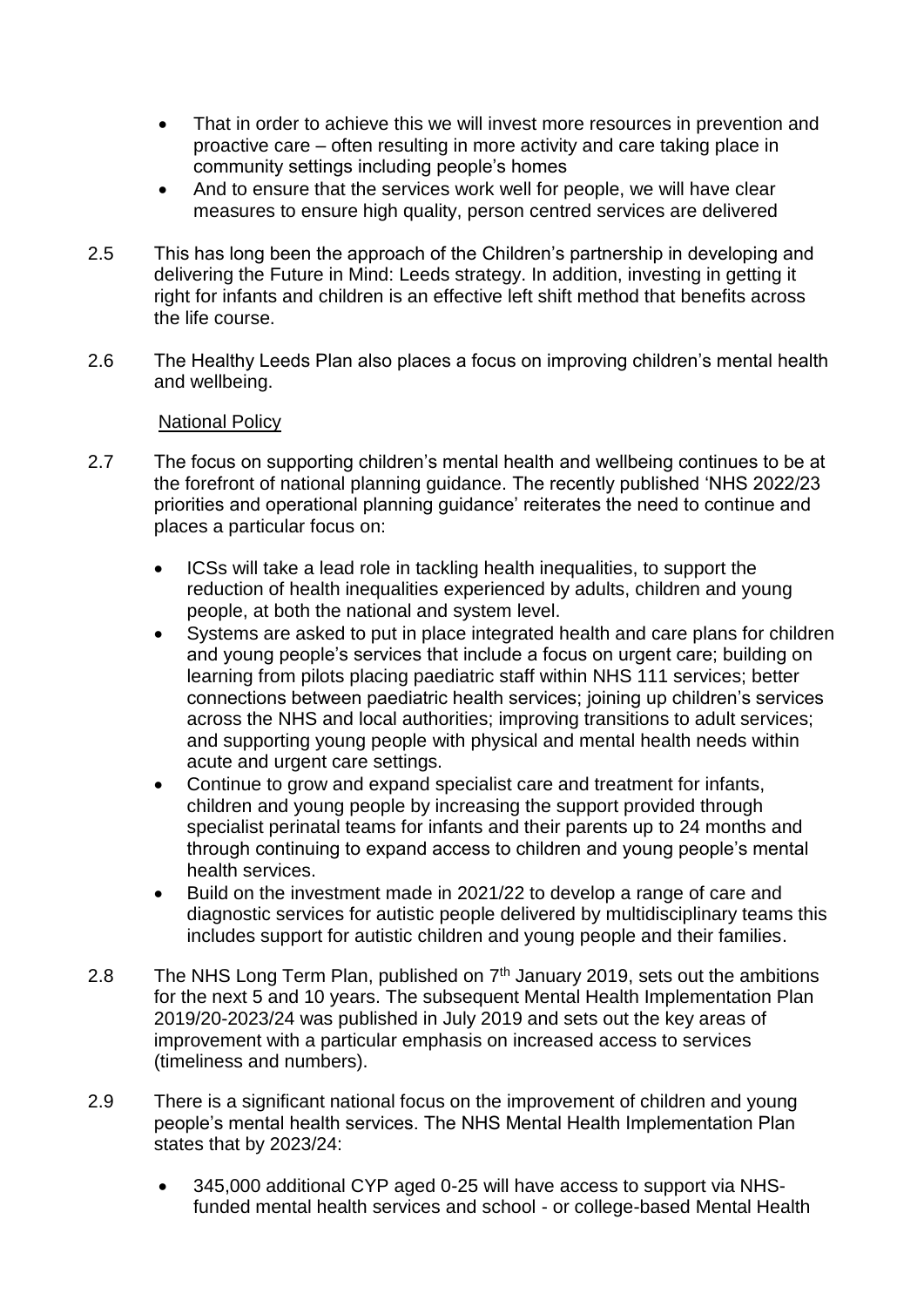Support Teams (in addition to the Five Year Forward View Mental Health commitment to have 70,000 additional CYP accessing NHS services by 2020/21).

- There will be a comprehensive offer for 0-25 year olds that reaches across mental health services for CYP and adults.
- The 95% CYP Eating Disorder referral to treatment time standards achieved in 2020/21 will be maintained.
- There will be 100% coverage of 24/7 mental health crisis care provision for children and young people which combines crisis assessment, brief response and intensive home treatment functions.
- CYP mental health plans will align with those for children and young people with learning disability, autism, special educational needs and disability (SEND), children and young people's services, and health and justice.

# **3 Data and Insight**

- 3.1 A range of health needs assessments and engagement activities have been carried out in recent years and have informed the priorities of the refreshed Future in Mind: Leeds.
- 3.2 Throughout the implementation of the previous strategy and as we implement the new strategy, consultation and engagement with children, young people and families remains a key priority.
- 3.3 Public Health colleagues carried out a systematic review of all the engagement activity relating to SEMH that has taken place between 2016 and 2020. This review shaped the aims of the strategy and the key areas that we will focus on improving are listed below:
	- Prevention
	- SEMH Support
	- Crisis support
	- Inpatient provision and systems
	- Transition to adult services
	- Parent Carer Support
	- $\bullet$  Inclusion
	- Workforce
- 3.4 As we continue to implement the Strategy we will respond to any new and emerging data that is presented and consider across each priority workstream. This includes the continued recognition of the impact of COVID on children and young people's mental health and wellbeing and the changing nature of mental health presentations.

# **4 Priorities of the Future in Mind: Leeds Strategy**

- 4.1 Seven key priority areas are identified within the strategy which have been informed by the data as well as various consultation and feedback mechanisms within the local and national policy context.
- 4.2 The following provides an overview of the work undertaken over the past year in the development of these priority areas: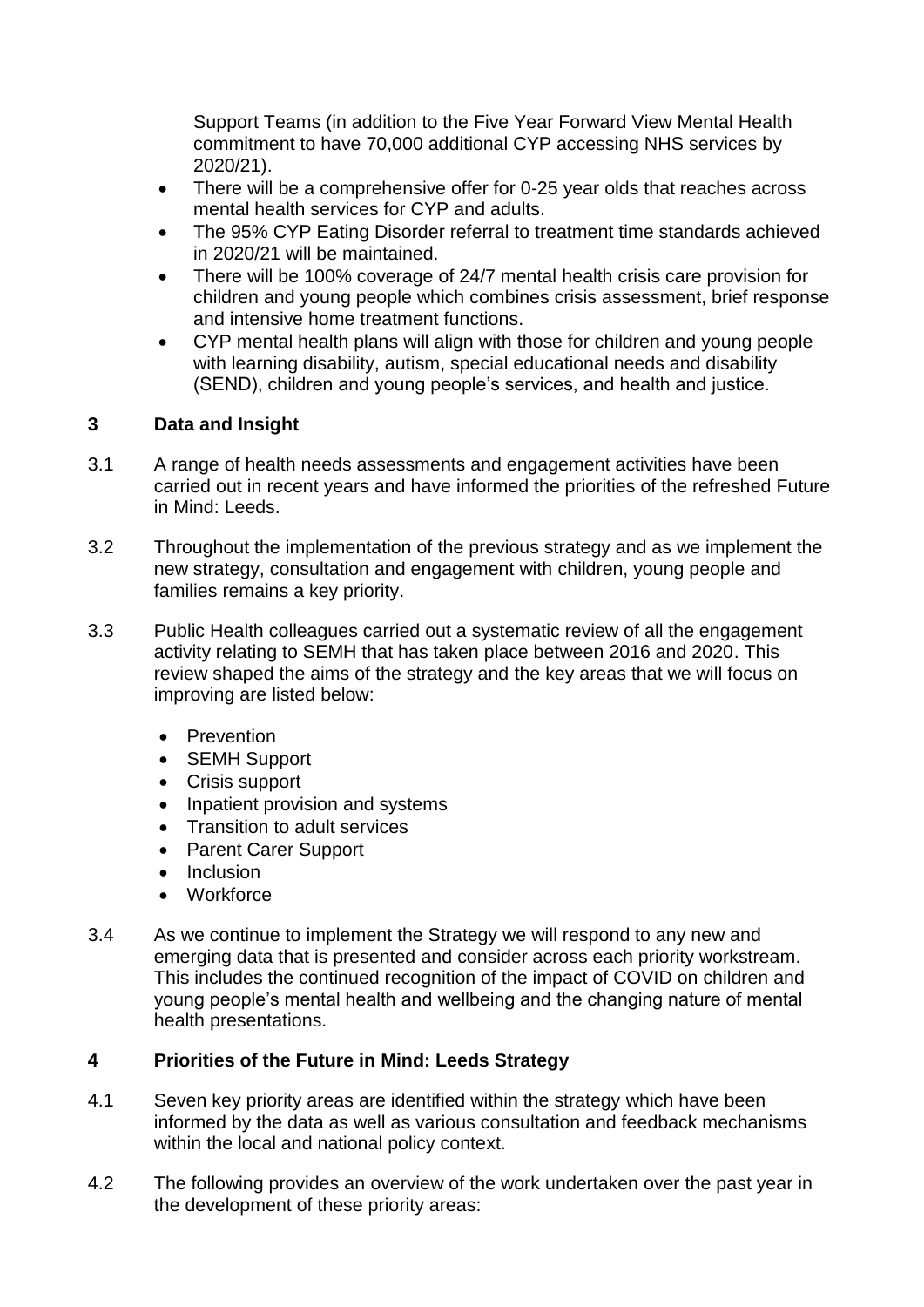# **5. Prevention**

- 5.1 Led by public health, this priority incorporates the local response to requirements for prevention and public health. It includes the work carried out within the Best Start Plan. The focus is on nurturing resilient infants, children and young people, promoting positive mental health and reducing stigma, using the power of social media for positive messages, peer support and reducing self-harm. Doing all of this with a focus on contexts and impact of structural disadvantage e.g. poverty.
- 5.2 The Prevention subgroup has developed a workplan that will specifically focus on the following areas over the next 5 years:
	- Improve awareness and access to information and support including online selfhelp tools, resources, apps and social media
	- Take a targeted approach recognising impact of gender issues on mental health
	- Focus on inequalities, initially with a specific focus on children and young people from minority ethnic communities in line with wider strategy
	- Draw on skills and experiences of young people, including co-production and peer support approaches
	- Encourage a workforce that can talk confidently about mental health via a coaching approach
	- Improve mental health provision in schools
	- Recognise impact of the pandemic on children and young people's mental health (e.g feedback from the stakeholder workshop suggested young people feel blamed for spreading the disease and felt that they have not been listened to or valued throughout. It is also worth noting that some children who find school difficult have found staying at home has improved life).

# **6. Support**

- 6.1 This priority aims to deliver increased access to services so that more children and young people are able to receive the right support at the right time, in the right place and by the right person. Within this we will continue to drive down waiting times to access services, and ensure that services are respectful of the diverse communities and cultures that children and young people live in. Children and young people in crisis will have swift access to support 24/7 and we will focus on care out of a hospital setting, wherever it is safe to do so.
- 6.2 There are several work programmes that fall within this wide-ranging area of work including:

Implementation of the Thrive Framework and delivery of the Link Programme across multi-agency settings and stakeholders.

- 6.3 The Link programme is currently underway and involves a series of sessions facilitated by the Anna Freud Centre (in partnership with the Department for Education) to bring together schools and mental health staff to improve the way in which they work together and identify shared actions in order to deliver these improvements. The focus of the sessions has been agreed by session attendees as:
	- $\triangleright$  Clarity on roles, remit and responsibilities of partners involved in supporting children and young people's mental health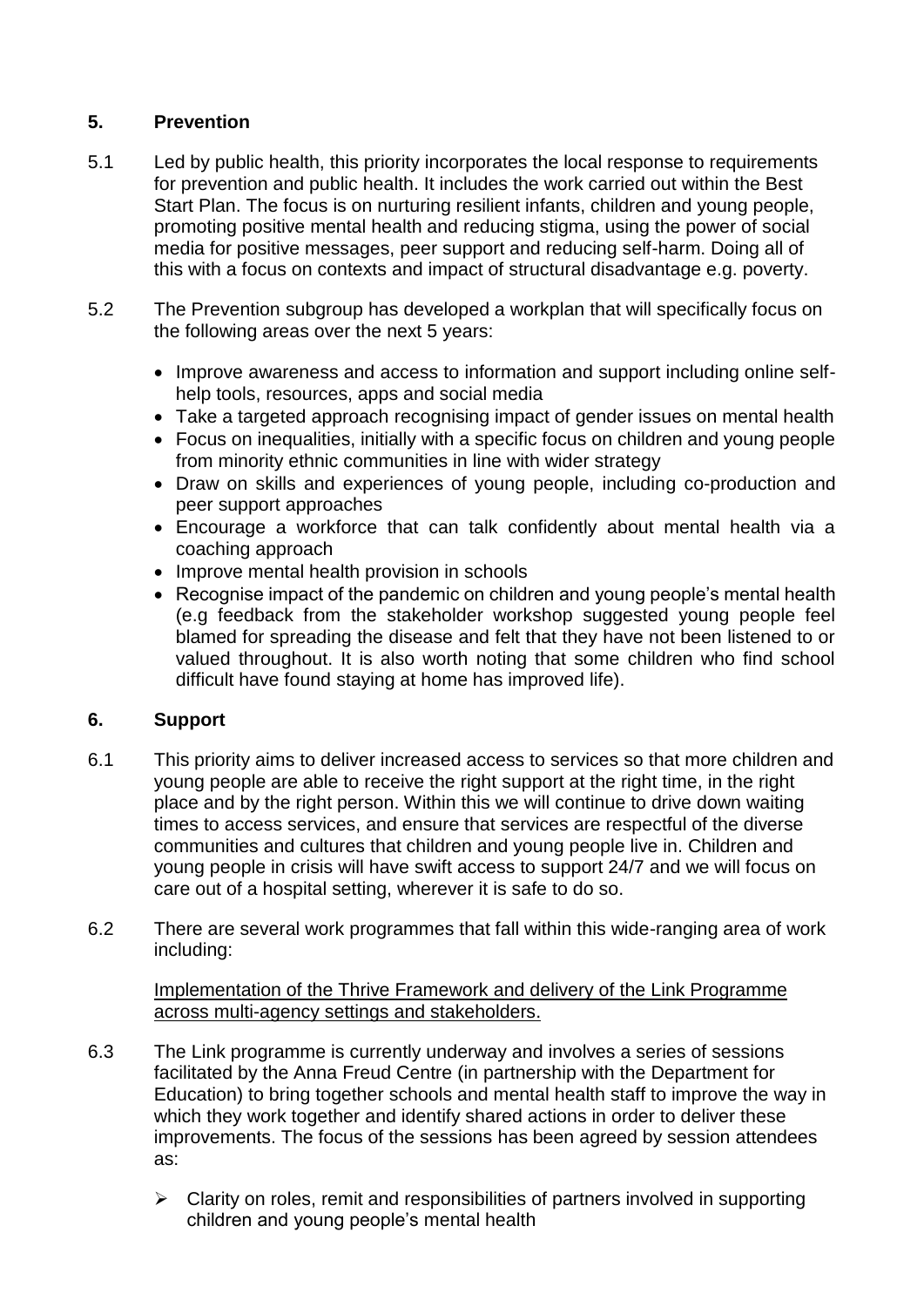- $\triangleright$  Structures to support shared planning and collaborative working
- $\triangleright$  Development of integrated working to promote rapid and better access to support
- 6.4 The Thrive Framework will provide a framework for system change. It is an integrated, person centred, and needs led approach to delivering mental health services for children, young people and families which conceptualises need in five categories: Thriving, Getting Advice and Signposting, Getting Help, Getting More Help and Getting Risk Support. The framework delivers an integrated approach across health, social care, education and the voluntary sector. It will support us to expand our mental health services to cover the transition to adulthood (fulfilling this strategic objective).

### Development and implementation of the Mental Health Support Teams

6.5 Within the 'Transforming children and young people's Mental Health Provision: a Green Paper (2017)' there was a commitment to launch Mental Health Support Teams in order to provide early intervention for mild to moderate mental health needs, and to promote good mental health and wellbeing in education settings. In Leeds we established our first teams within further education settings in January 2020. Since then, we have secured further funding for an additional six teams which will launch over the next 3 years. The first wave will see teams that will support the Bramley/Inner West and Together clusters of schools. These teams will work alongside existing support and settings' provision. The teams consist of a Service Manager, Team Manager, Mental Health Practitioners, and Education Mental Health Practitioners (EMHPs).

#### Bringing crisis services together

- 6.6 Within the Future in Mind governance structure, we have a well-established multiagency Crisis care Operational group. A refresh of the group's workplan has been undertaken which responds to local and national priorities/requirements.
- 6.7 Over the last 3 years we have seen the development and launch of several crisis services that support children and young people including Teen Connect, Safe Zone, CAMHS Crisis Team and more recently Night OWLS (the newly launched overnight crisis line supporting children and young people across West Yorkshire) and Leeds CAMHS Crisis Call. Working together, these services alongside colleagues from across the system aim to ensure that children and young people experiencing mental health crisis have the support they need at the time they need it.
- 6.8 Since the start of the COVID-19 pandemic we have seen an increase in both demand and acuity across our services, particularly for those children and young people presenting in mental health crisis. The refresh of the workplan for the Crisis care Operational group takes this change into account and will be looking at strengthening our crisis response across all partners.

#### New service developments

6.9 Improving access to services is a priority both within the Future in Mind Strategy and the Healthy Leeds Plan. This includes not only reviewing our current service offers (for example the review of our MindMate Single Point of Access working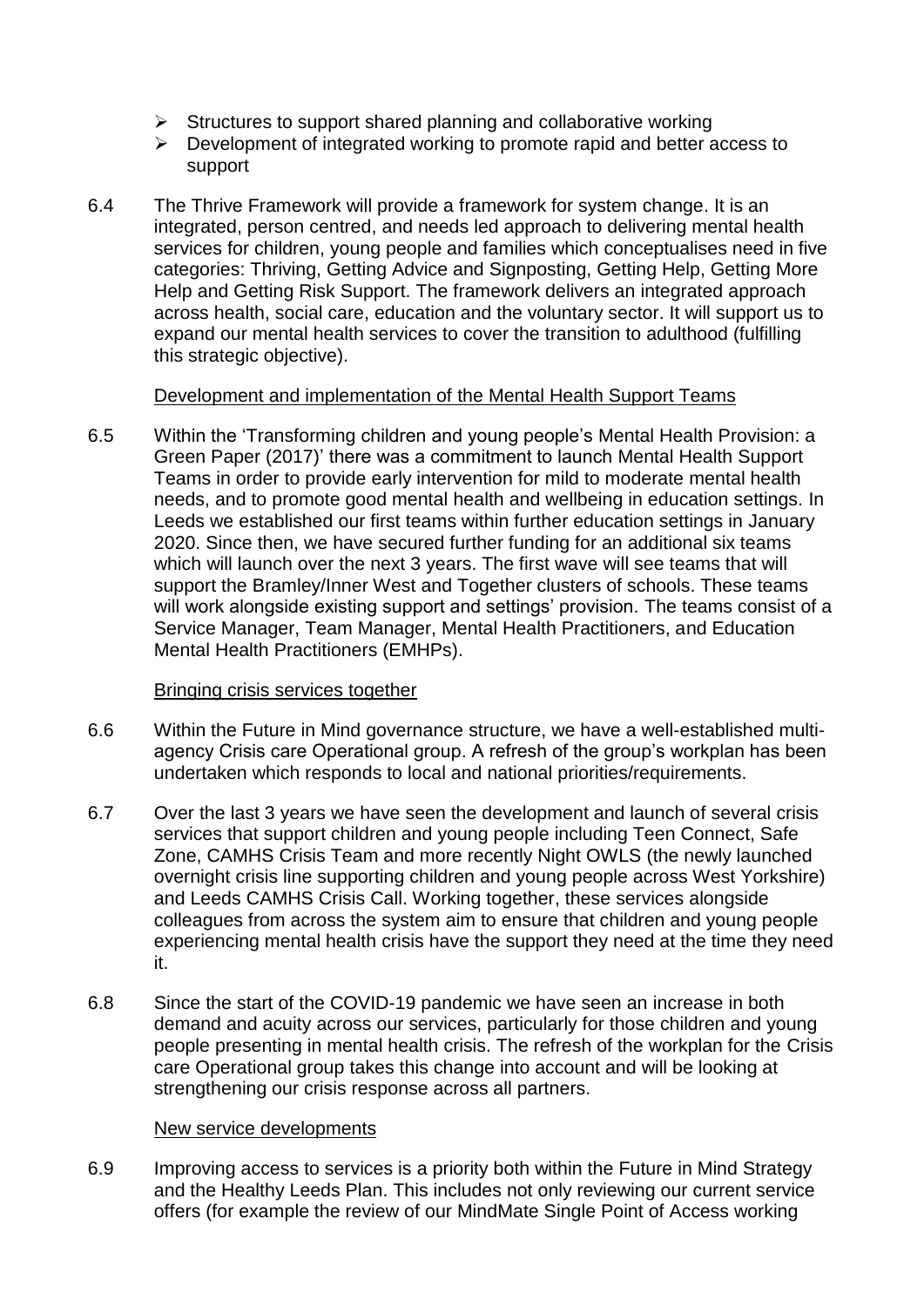with colleagues in the Local Authority to learn from the Front Door operating model and both strengthening and improving those links with the education clusters) but also developing new service offers.

Examples include:

**SilverCloud** 

6.10 The delivery of the innovative digital therapeutic platform SilverCloud is being supported by Northpoint Wellbeing. The offer is currently available to those clusters who work with Northpoint within the MindMate Wellbeing Service and it will now be offered to children and young people across Leeds as an early intervention programme which also has minimal waits at the point of referral. The programme is particularly beneficial for children and young people presenting with anxiety (which we know is one of the top referrals reasons across our services in Leeds).

# Restoring Normative Function service

- 6.11 As a watching brief, a need has been identified locally to scope and initiate a project that focusses on the development of a service offer that supports children and young people with medically unexplained symptoms, chronic fatigue and long COVID. There is recognition that there are opportunities for learning from pathways and services that have been developed in the region and across the country.
- 6.12 Currently there is no comprehensive offer, and it is recognised that current processes and procedures are not patient centred and are costly. As a system there is a motivation to provide integrated care closer to home for our children and young people.
- 6.13 A project is to be initiated to join up these presentations into one pathway of care taking learning from best practice examples across the country.

# **7. Transition**

- 7.1 Also recognised within the All-Age Mental Health Strategy, this priority focuses on ensuring seamless and joined up transition for young people from children's to adult's services. Transitions will be flexible, well-supported and we will ensure that young people and their families receive personalised continuity of care. We will work with adult mental health services to make them young person friendly and recognise the role of parents and carers to ensure they are involved appropriately. Effective handover and communication will mean that young people don't feel they are 'filling gaps' or re-telling their stories.
- 7.2 Based on feedback from children, young people, parents, carers and professionals, the programme strives to create an environment in which professionals, employed by different organisations, are empowered to provide person-centred, innovative and safe integrated care for young people. The first step in this programme of work is to undertake a relational co-ordination stakeholder survey to understand existing relationships using a sample of core stakeholder partners. This will result in facilitated feedback using the analysis from the questionnaire data to target areas for improvement and testing.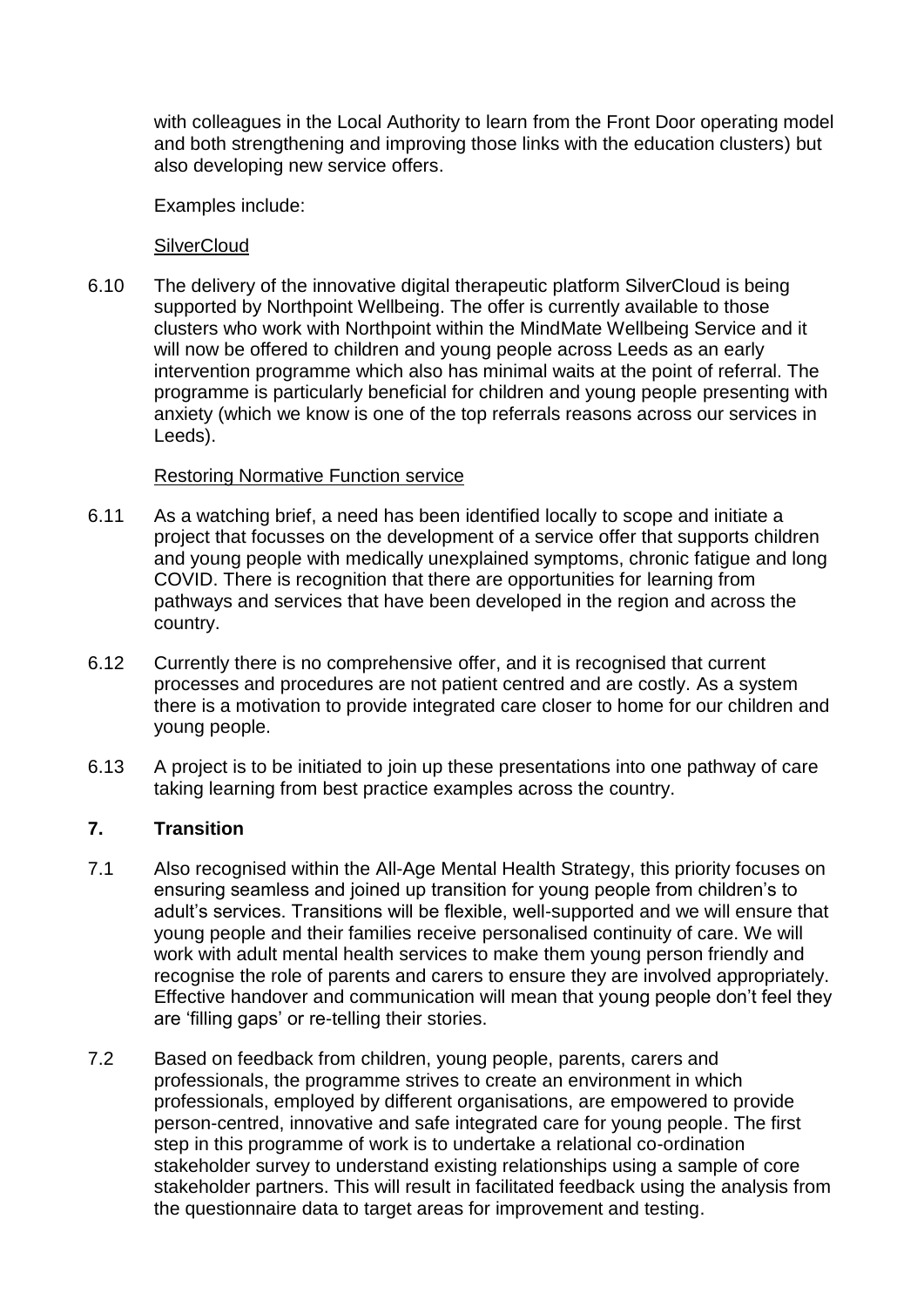7.3 The targets areas for improvement and testing will also be included within the developing Transitions strategic workplan. The workplan will support us to establish a flexible trauma informed support continuum offer, including prevention, early intervention, treatment, and ongoing holistic support offers for the young people aged 14-25 through embedding the Thrive framework is a current priority. This workplan will build on existing service provision to design new service offers, that will effectively integrate into enhancing transition pathways to support wider holistic needs of young adults. Additionally, this work will have a specific focus on reducing inequalities in outcomes for young people in transition, through inclusion and review of more vulnerable groups such as Care Leavers and those with special educational needs and disability.

# **8. Inclusion**

- 8.1 Led by the inclusion service, this priority focusses on the continued development of integrated pathways, effective SEMH provision in mainstream schools and the role of the cluster targeted support offer.
- 8.2 Notable areas of progress during the first year of the strategy include:
	- Development of the draft SEND and Inclusion strategy
	- Development of a neurodevelopmental focused report by SENDIASS to support understanding of support needs of children and young people and their engagement with local and national third sector organisations as a source of support.
	- Significant investment in the neurodevelopmental pathway to address wating lists that increased significantly during covid against a backdrop of continued increase over several years.

# **9. Impact of trauma**

- 9.1 There is increasing recognition of how Adverse Childhood Experiences impact significantly on their later outcomes (throughout the life course); this is a message that is emphasised in models such as trauma informed practice and is being developed further by the growing field of neuroscience. This helps move the conversation on from 'what is wrong with this child' to 'what has happened to this child'. This is a key priority within this strategy. Again this has a direct connection with the All Age Mental Health Strategy, where priority 5 applies across all ages recognising the intergenerational aspect of trauma and the importance of 'Think Family, Work family'.
- 9.2 Recent developments under this priority include:
	- A children and families multiagency steering group has been established; this is focusing on work to develop the trauma informed movement, oversee the trauma service development and support working groups to deliver action initially around workforce development and trauma informed education settings.
	- The development of a local place-based strategy alongside the WY&H ICS programme strategy, to align and ensure synergy, whilst also reflecting the distinct needs of the city. Leeds is also working with the ICS programme to bid for additional funding to support development in this area.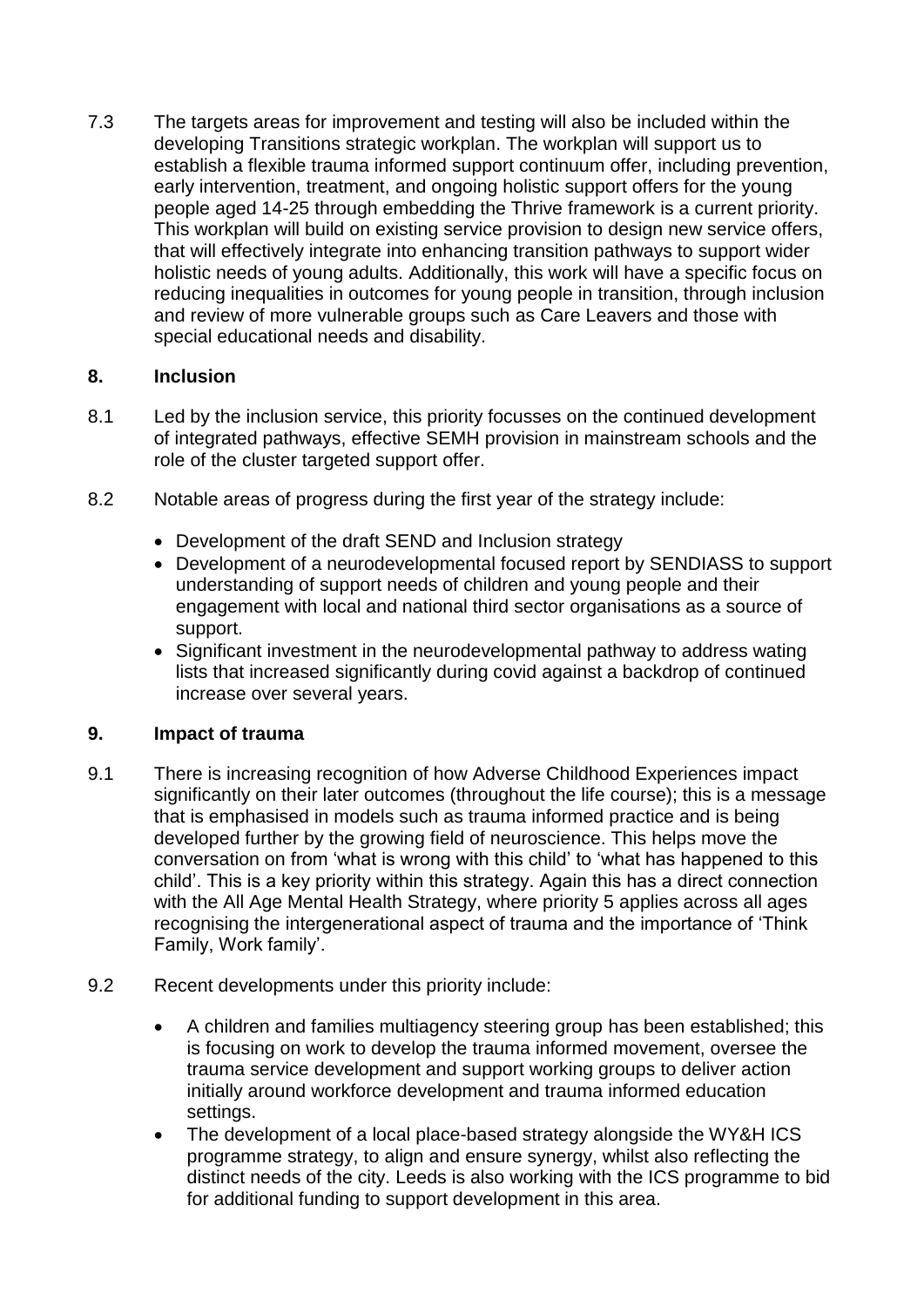- A digital event, Compassionate Leeds: Developing a Trauma Informed City Together took place 4th November. Over 440 delegates registered with most attending all, or part of the day and many requesting to view the recordings of the key-note presentations and workshops. The recordings, insights and ideas gathered from the event will help shape the strategy and the development of additional working groups. Many who attended are coming forward to be involved in the work.
- An adult steering group (lived experience of ACEs and trauma) is being established, and the two steering groups will regularly connect.
- There's a recognition of both the importance of developing our workforce to understand and take a trauma informed approach, and for the need to be mindful of and to support our staff's health and wellbeing. This recognises that many of our workforce may have experienced adversity; this maybe as a result of adverse childhood experience, or more recently the impact of the pandemic.
- The integrated trauma service for children, will be developed to help underpin the trauma informed movement and to provide access to expertise and direct therapeutic support.

# **10. Parent, carer, and family support**

- 10.1 This priority includes the embedding of the 'Think Family' approach across all services. It focusses on improving communication with parents and carers, ensuring that they feel 'part of the team'. We will improve our promotion to parents and carers so they know where they can access support and will increase the availability of this support to families, including siblings.
- 10.2 In the first year this priority is focussing on two very specific areas of work responding to feedback we have received from parents and carers:
	- $\triangleright$  Communications from the point at which a child/young person enters the mental health system (working alongside the MindMate Single Point of Access)
	- $\triangleright$  Review of the MindMate website content in relation to Autism

# **11. Health Inequalities**

- 11.1 There are significant health inequalities for children and young people with mental health problems in terms of access, experience, and outcomes. These inequalities strongly relate to deprivation and specific communities, particularly those from diverse community groups. The Social, Emotional and Mental Health Needs Assessment: Children and young people from Black, Asian and Ethnic Minority Communities in Leeds (2019) gives us a good understanding of the particular needs of diverse groups of children and young people and provides the starting point for this priority area in year 1 of the strategy. Again, this connects and provides a left shift contribution to priority 2 within the All-Age Mental Health Strategy.
- 11.2 Working alongside Forum Central we have employed our Mental Health Ethnic Inequalities Lead (Children and Young People) who is working with system partners to engage, support and energise leaders and advocate for a different approach to address the increased risk of Mental Illness and poorer outcomes in minority ethnic populations. There is a continued focus on children and young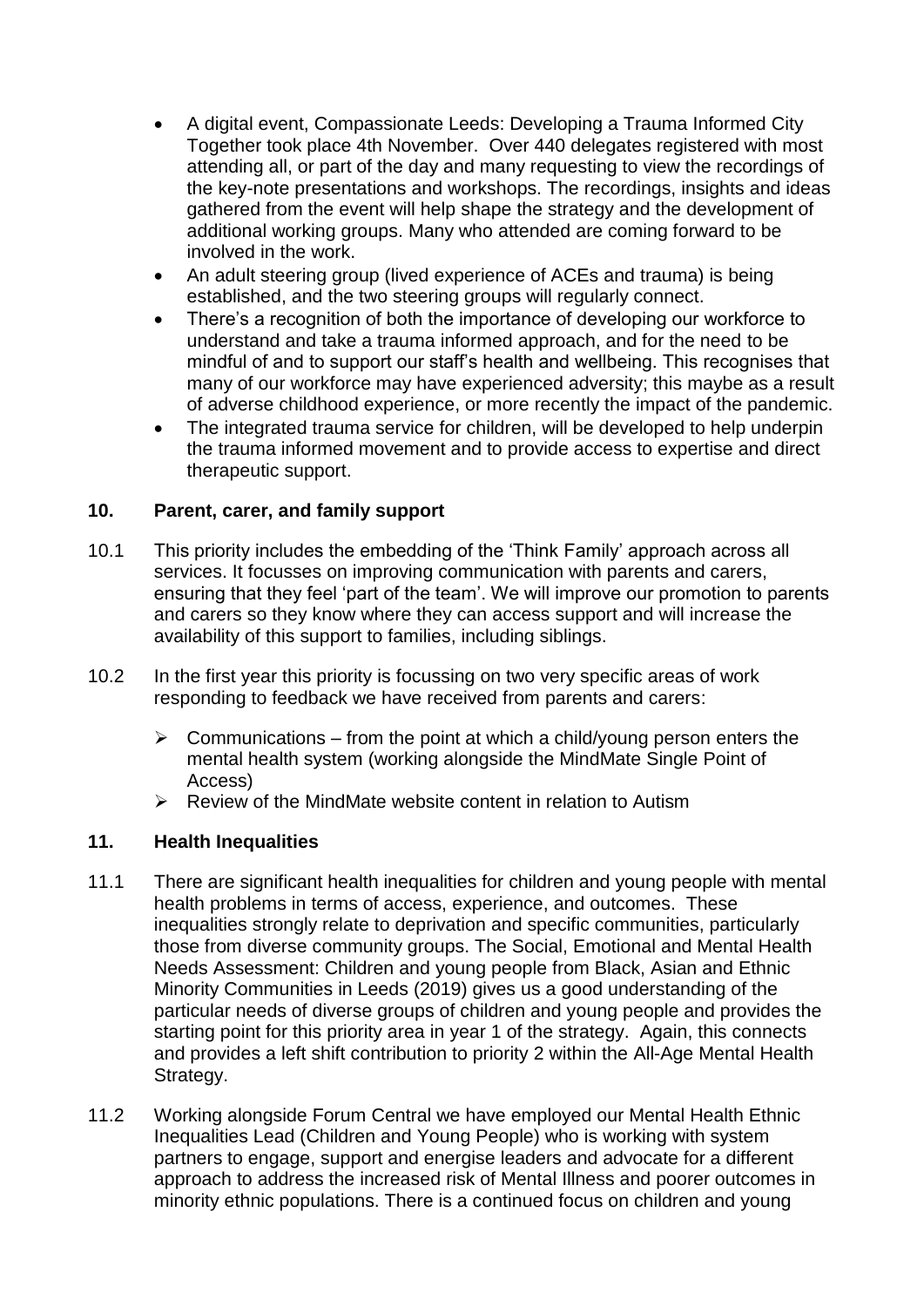people's access to services, experiences and prevention. In addition we have developed a community grants fund with Leeds Community Foundation to provide funding to community groups who will support the objectives of this work programme. Current grant holders include Geraldine Connor Foundation, Chapeltown Youth Development, Flourished Minds, Impact North, GIPSIL and Complete Women CIC.

11.3 The next phase of this work will focus on working with partners to sense check against the Health Needs Assessment findings to identify where the next focus should be. Particularly understanding where services need to improve and focus on the prevention element of this workplan.

# **12 Impact**

12.1 In order to know that we are making a difference and to ensure we are improving children and young people's experience, we will review and enhance our Future in Mind: Leeds dashboard to ensure that we are tracking appropriate outcome and experience measures for each priority area. These will be used to establish the baseline and to track and report progress.

#### **13. Governance**

13.1 The key delivery and governance structure for this work is the Future in Mind: Leeds Programme Board made up of officers and leads from across the programme of work and chaired by the Executive Lead Councillor for Children and Families. This board reports to the Children and Young People's Partnership and the Health and Wellbeing Board.

#### **14 Consultation, engagement and hearing citizen voice**

- 14.1 As detailed within the paper there is continuous engagement of children, young people, families, and key clinicians and partners in the city, in planning and developing children and young people's mental health strategy, resources and services. MindMate Ambassadors are members of the strategy refresh working group and Common Room carries out a wide range of engagement activities (often working with YouthWatch) to inform our work.
- 14.2 The Future in Mind Programme Board will continue to ensure this co-production continues throughout the delivery of the strategy.

#### **15 Equality and diversity / cohesion and integration**

15.1 Several key groups of children and young people have been identified as being at risk of experiencing poorer outcomes than the rest of the population. Whilst all of the priorities will ensure that these issues are addressed within the system developments, the identification of reducing health inequalities as a distinct priority area within the strategy will drive the particular focus on this.

#### **16 Resources and value for money**

16.1 In 2021/22, the total Children and Young People's Mental Health Spend from core baseline allocation by the CCG is forecast to be £11.6m. Circa £3.2 million is spent on developments linked to the current Future in Mind Strategy.